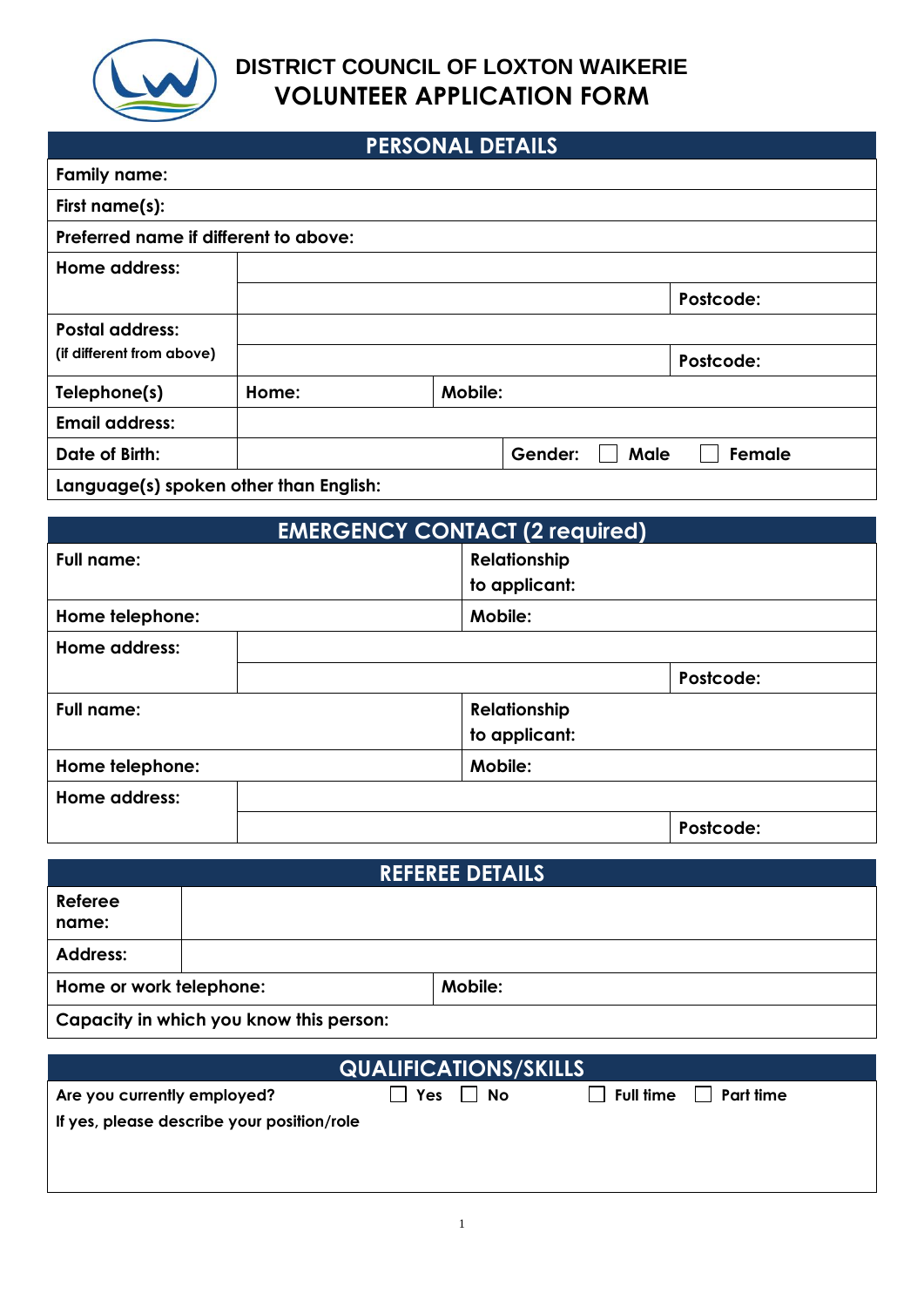

| Formal courses completed, i.e. trade certificate, diploma, degree, etc.                            |                                             |  |  |
|----------------------------------------------------------------------------------------------------|---------------------------------------------|--|--|
| Yes<br>Are you currently in a volunteering role?<br>$\sim$                                         | <b>No</b><br>If "Yes", please describe      |  |  |
| Are you looking for a volunteer role to meet Centrelink, work rehabilitation, study or any imposed |                                             |  |  |
| requirements?                                                                                      | Yes<br><b>No</b>                            |  |  |
| If yes please describe                                                                             |                                             |  |  |
| Do you hold a current First Aid Certificate?                                                       | Yes<br><b>No</b>                            |  |  |
| If yes state the date of your most recent qualification                                            | <b>First Aid Level</b>                      |  |  |
| Special interests, skills or hobbies:                                                              |                                             |  |  |
| <b>Administration</b>                                                                              | Illustration/graphic design                 |  |  |
| <b>Archives</b>                                                                                    | Maintenance/handyman                        |  |  |
| <b>Building/Carpentry</b>                                                                          | <b>Museum Guide/Tour Guide</b>              |  |  |
| <b>Computer skills</b>                                                                             | <b>Musical Instrument</b>                   |  |  |
| Cooking                                                                                            | <b>Newsletter</b>                           |  |  |
| Children's/Youth groups<br><b>Customer service/sales</b>                                           | Photography<br><b>Professional Services</b> |  |  |
| Data entry                                                                                         | <b>Public speaking</b>                      |  |  |
| Databases/spreadsheets                                                                             | <b>Qualified electrician</b>                |  |  |
| <b>Displays</b>                                                                                    | <b>Research</b>                             |  |  |
| Dusting/cleaning                                                                                   | Sound engineering                           |  |  |
| <b>Event/Project Management</b>                                                                    | <b>Technician/Trade</b>                     |  |  |
| <b>Food preparation</b>                                                                            | Teaching/education/tutoring                 |  |  |
| <b>Fundraising</b>                                                                                 | Website design                              |  |  |
| Gardening                                                                                          | Video/Television                            |  |  |
|                                                                                                    |                                             |  |  |
| <b>Reasons for seeking to volunteer with</b>                                                       |                                             |  |  |
| Council:                                                                                           | Meet new people                             |  |  |
| <b>Community involvement</b><br><b>Gain working experience</b>                                     | <b>Personal satisfaction</b>                |  |  |
| <b>UNI/TAFE placement program</b>                                                                  | <b>Practice speaking English</b>            |  |  |
| <b>Student or School Community</b>                                                                 | <b>Service Rehabilitation</b>               |  |  |
| Acquire or maintain skills                                                                         | <b>Help others</b>                          |  |  |
| <b>Change direction</b>                                                                            | Give back to the community                  |  |  |
| Improve confidence                                                                                 | <b>Centrelink requirement</b>               |  |  |
| Other                                                                                              |                                             |  |  |
| Preferred type of volunteer work:                                                                  |                                             |  |  |
| <b>Loxton Catch Centre</b>                                                                         | <b>Loxton Christmas Lights</b>              |  |  |
| <b>Loxton Public Library</b>                                                                       | <b>Loxton Rose Carers</b>                   |  |  |
| <b>Loxton Tree Carers</b>                                                                          | <b>Loxton Visitor Information Centre</b>    |  |  |
| The Pines House & Garden                                                                           | <b>The Village</b>                          |  |  |
| <b>Waikerie Public Library</b>                                                                     | <b>Waikerie Works Depot</b>                 |  |  |
| Preferred time/s<br>Preferred day(s):                                                              | Preferred time/s                            |  |  |
| Any day<br>Monday                                                                                  | <b>Thursday</b><br>Friday                   |  |  |
| Tuesday                                                                                            | Saturday<br>                                |  |  |
| Wednesday                                                                                          | Sunday                                      |  |  |
|                                                                                                    |                                             |  |  |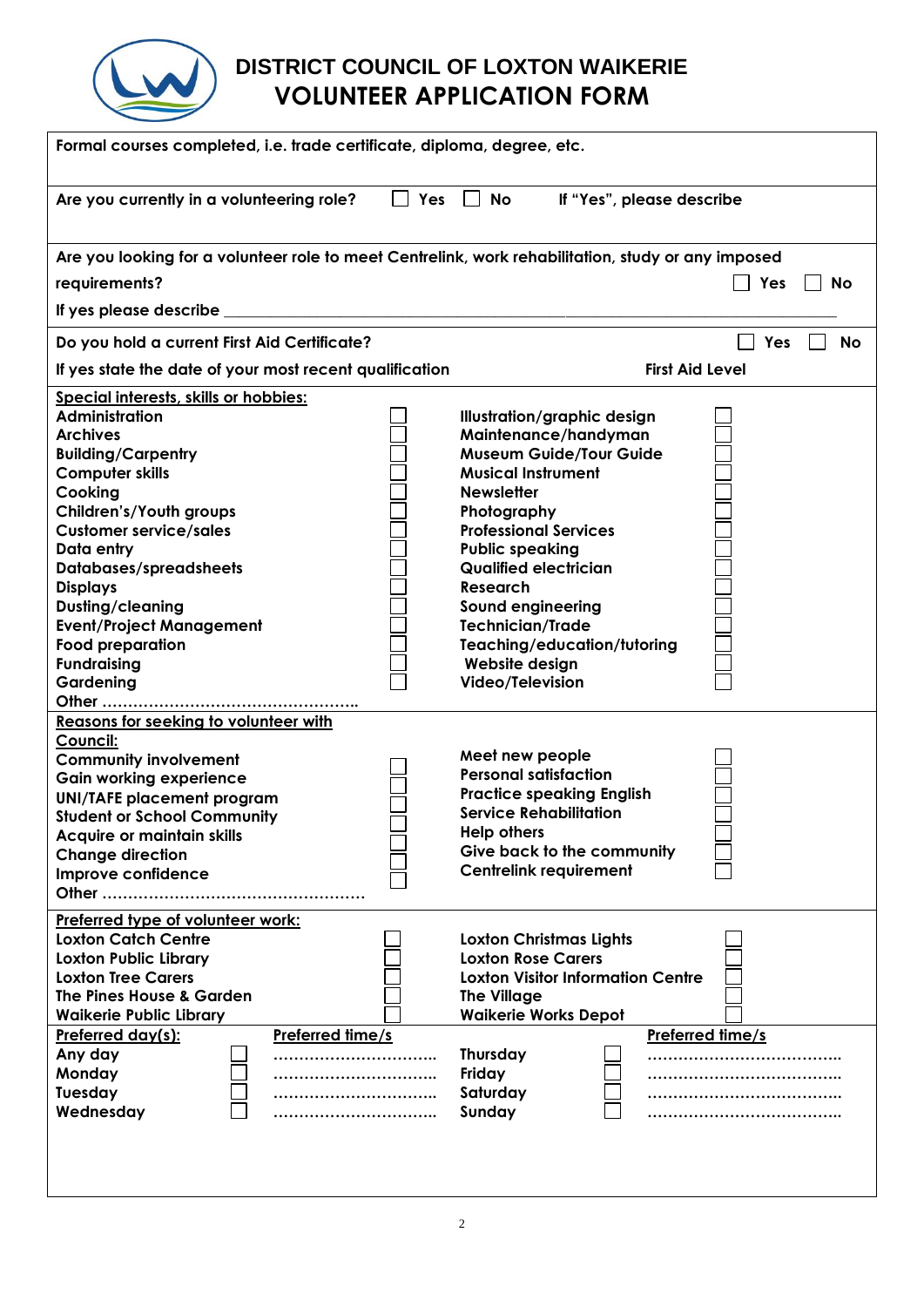

| How did you find out about the District |  |  |
|-----------------------------------------|--|--|
| Council of Loxton Waikerie Volunteer    |  |  |
| Program?                                |  |  |
| <b>Council website</b>                  |  |  |
| <b>Centrelink</b>                       |  |  |
| Friend or family member                 |  |  |

**Job network provide/health professional Newspapers Word of mouth**

 $\Box$ Ę

# **HEALTH DECLARATION**

 $\begin{array}{|c|} \hline \quad \quad & \quad \quad \\ \hline \quad \quad & \quad \quad \\ \hline \end{array}$ 

| We have a duty of care to ensure that your health is not impaired as a result of any assigned volunteer role.<br>Whilst completion of this section is not compulsory, it is to your benefit to equip us with relevant information<br>to ensure your role and duties are appropriate to you and allow us to provide any necessary support. |     |           |  |
|-------------------------------------------------------------------------------------------------------------------------------------------------------------------------------------------------------------------------------------------------------------------------------------------------------------------------------------------|-----|-----------|--|
| Do you suffer any medical condition that effects your vision, hearing and balance touch that is likely to                                                                                                                                                                                                                                 |     |           |  |
| affect your fitness to carry our your volunteer tasks, then we require your GP to state in a letter to us that you                                                                                                                                                                                                                        |     |           |  |
| are able to carry out your tasks. If yes please describe                                                                                                                                                                                                                                                                                  | Yes | <b>No</b> |  |
|                                                                                                                                                                                                                                                                                                                                           |     |           |  |
| Have you ever suffered from a back condition or spinal disorder?                                                                                                                                                                                                                                                                          | Yes | No        |  |
| Have you ever suffered from a heart or lung condition?                                                                                                                                                                                                                                                                                    | Yes | <b>No</b> |  |
| Do you have a diabetic condition or a serious allergic reaction to anything?                                                                                                                                                                                                                                                              | Yes | No        |  |
| Do you have any other serious health issues which you consider we should be<br>aware of?                                                                                                                                                                                                                                                  | Yes | <b>No</b> |  |
| Do you take any prescribed medication in relation to a specified medical condition?                                                                                                                                                                                                                                                       | Yes | No        |  |
| If you have answered "Yes" to any of the above, please describe the condition and any assistance we can<br>provide to support you in your volunteering role                                                                                                                                                                               |     |           |  |
| As a result, are there any limitations to the activities in which you can be involved?                                                                                                                                                                                                                                                    |     |           |  |
| If required would you be willing to undertake a medical examination?                                                                                                                                                                                                                                                                      | Yes | <b>No</b> |  |

| DRIVING INFORMATION (If applying for a driving role)                                                                                                                          |                                       |                          |  |
|-------------------------------------------------------------------------------------------------------------------------------------------------------------------------------|---------------------------------------|--------------------------|--|
| Own transport:<br>Yes<br>No                                                                                                                                                   | Drivers licence: $\Box$ Yes $\Box$ No | <b>Class of licence:</b> |  |
| <b>Expiry Date:</b>                                                                                                                                                           |                                       |                          |  |
| Have you had any accidents or been convicted of any offences relating to the use of a motor vehicle in the<br>Yes<br>last five years (excluding minor infringements)?<br>  No |                                       |                          |  |
| If yes please describe                                                                                                                                                        |                                       |                          |  |
|                                                                                                                                                                               |                                       |                          |  |